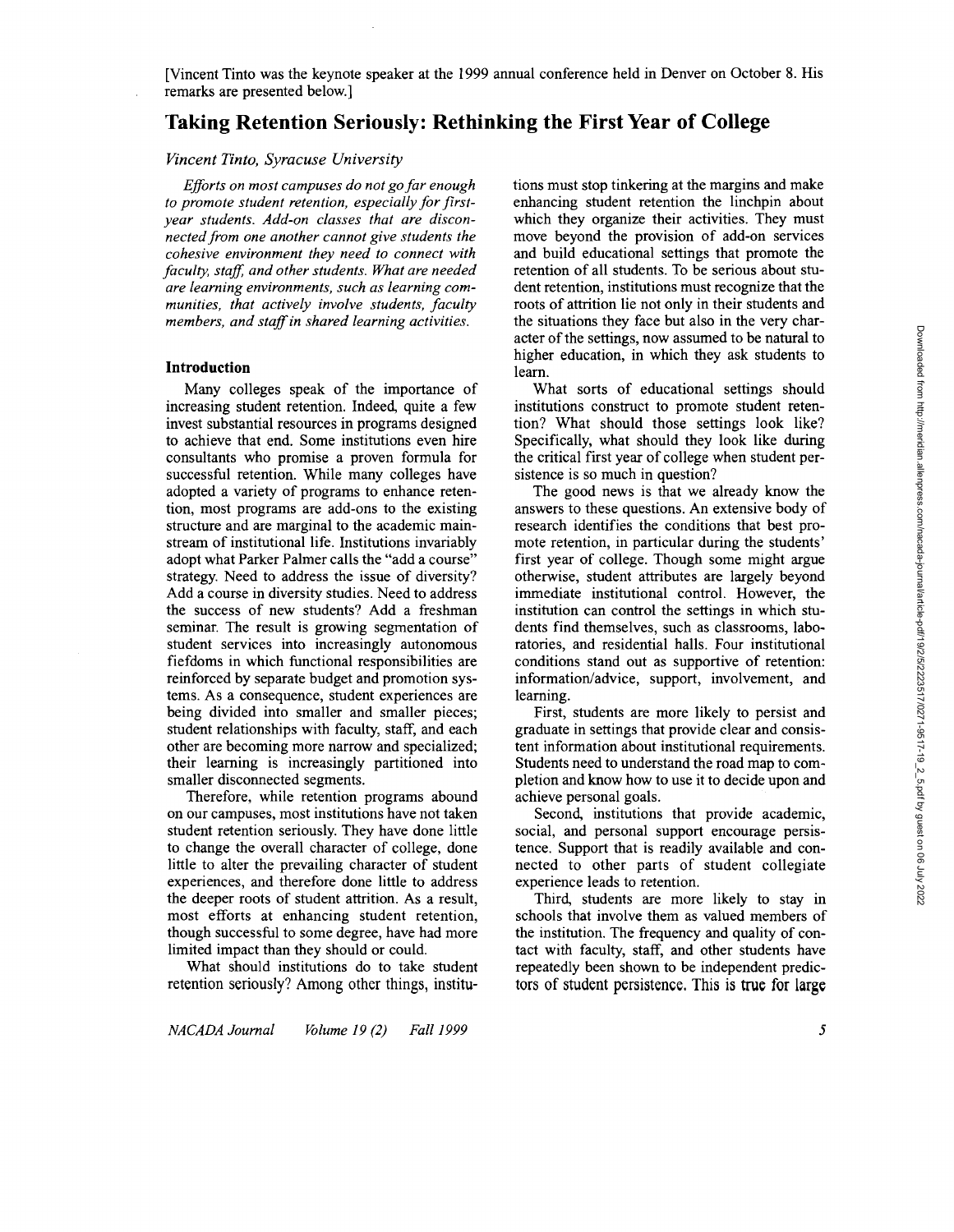and small, rural and urban, public and private, and **2-** and 4-year colleges and universities. It is true for women as well as men, students of color and Anglo students, and part-time and full-time students. Simply put, involvement matters, and at no point does it matter more than during the first year of college when student attachments are so tenuous and the pull of the institution still so weak.

Fourth, clearly the most important condition that fosters student retention is learning. Students who learn are students who stay. Institutions that are successful in building settings that educate their students are institutions that are successful in retaining their students.

Active involvement seems to be the key. Students who are actively involved in learning activities and spend more time on task, especially with others, are more likely to learn and, in turn, more likely to stay. Unfortunately, most first-year students experience education as isolated learners. They engage in solo performances and demonstrations in what remains a largely showand-tell learning environment. Their experiences of learning are still very much like a spectator sport in which faculty talk dominates and where few students actively participate. Just as important, students typically take courses as detached, individual units, one course separated from another in both content and peer group, one set of understandings unrelated in any intentional fashion to the content learned in other courses. Though specific programs of study are designed for each major, courses have little academic or social coherence. It is little wonder that students seem so uninvolved in learning. Their learning experiences are not very involving.

# **Building Learning Communities for First-Year Students**

What should institutions do? How should they reorganize the first year of college and construct settings that promote student retention? How should they provide for needed information and advice, support, involvement, and learning? How should they engage the first-year students who work or commute to college?

The last question is not trivial. Despite public impressions to the contrary, most students commute to college and work while taking classes. Many attend part-time and have significant obligations outside the college that limit the time they can spend on campus. For these students, indeed for most students, the classroom may be the only place where they meet faculty members and student peers, the one place where they engage the

curriculum. For that reason, the settings we build to promote retention must include, indeed begin with, the classrooms of the campus.

Let me suggest that colleges and universities should make learning communities and collaborative learning a hallmark of the first-year experience. Learning communities, in their most basic form, begin with a kind of coregistration or block scheduling that enables students to take courses with other first-year students. In some cases, learning communities will link students by tying two courses together, typically a course in writing with a course in selected literature or current social problems (Linked Courses). In other cases, the entire first-semester curriculum may be shared so that students in the learning community study the same material throughout the semester. In some large schools, such as the University of Oregon and the University of Washington, **25-30**  students in a learning community may attend lectures with **200-300** other students but stay together for a smaller discussion section, often called the Freshman Interest Group, led by a graduate student or upperclassman. In still other cases, students will take all their classes together either as separate, linked classes (Cluster Learning Communities) or as one large class that meets 4 to *6* hours at a time several times a week (Coordinated Studies) (see Figure 1).

The courses in which learning-community students coregister are not coincidentally related. They are typically connected by an organizing theme that gives meaning to their linkage. Coordinating theme classes engender a coherent

**Figure** 1 Some Common Learning Community Models

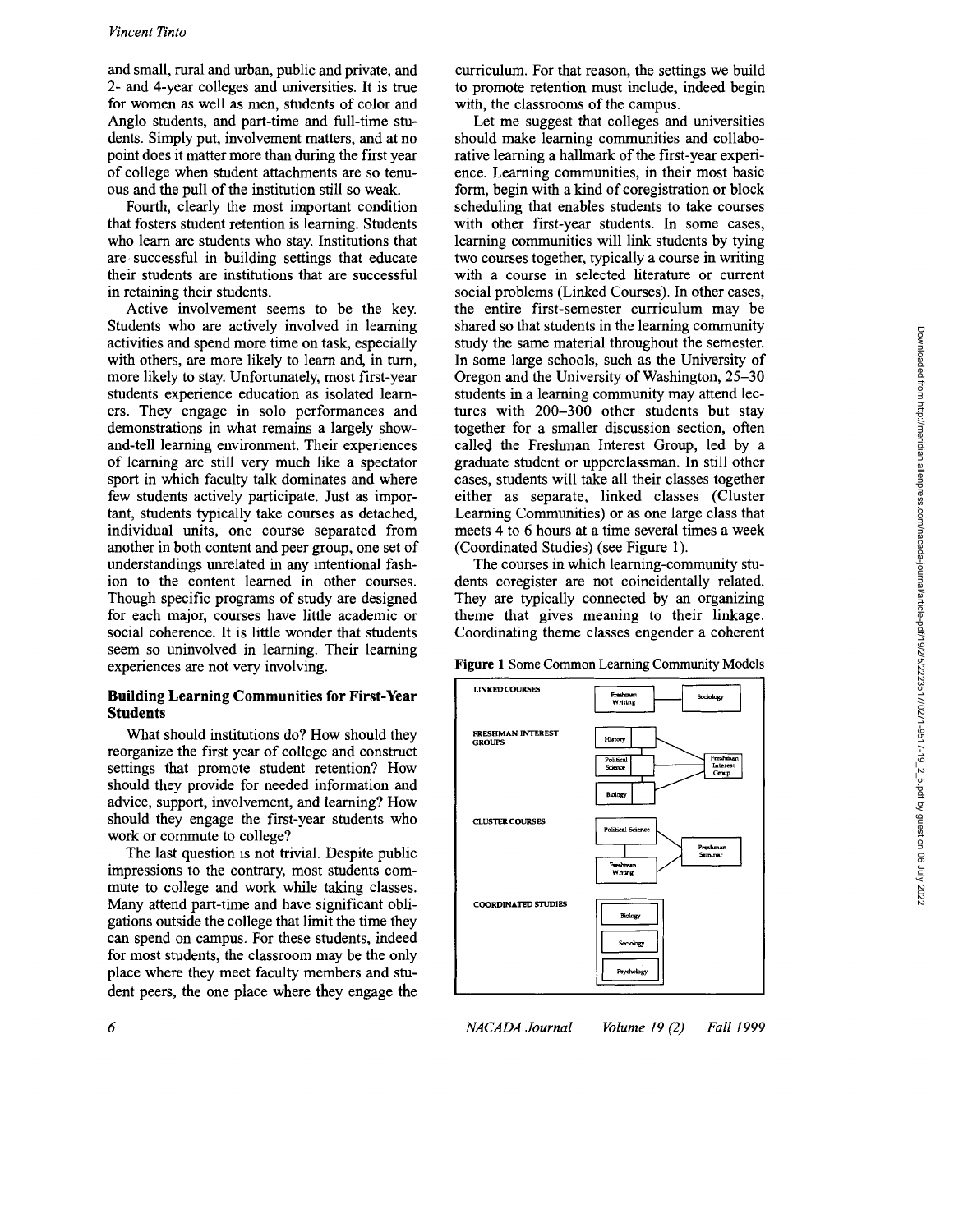interdisciplinary or cross-subject learning that is not easily attainable through enrollment in unrelated, stand-alone courses. For example, the Coordinated Studies Program at Seattle Central Community College entitled "Body and Mind" links courses in human biology, psychology, and sociology and asks students to consider how the connected fields of study pursue a singular piece of knowledge, in this case, human behavior.

As described by Gablenick, MacGregor, Matthews, and Smith in their 1990 book *Learning Communities: Creating Connections Among Students, Faculty, and Disciplines,* many learning communities do more than coregister students around a topic. They change the manner in which students experience the curriculum and the way they are taught. Faculty reorganized their syllabi and classrooms to promote shared, collaborative learning experiences among students across the linked classrooms. This form of classroom organization requires students to collaborate in groups and to become active, indeed responsible, for the learning of both group and classroom peers. In this way, students are asked to share not only the experience of the curriculum but also of learning within the curriculum.

Though the content may vary, nearly all learning communities have three objectives in common. One is shared knowledge. By requiring students to take courses together and organizing those courses around a theme, learning communities seek to construct a shared, coherent, curricular experience that is not just an unconnected array of courses. In doing so, they seek to promote higher levels of cognitive complexity that cannot easily be obtained through participation in unrelated courses.

The second commonality is shared learning. Learning communities enroll the same students in several classes so they get to know each other quickly and fairly intimately and in a way that is part and parcel of their academic experience. By asking students to construct knowledge together, learning communities seek to involve students both socially and intellectually in ways that promote cognitive development and to foster an appreciation for the many ways in which one's own knowing is enhanced when other voices are part of that learning experience.

The third goal for learning communities is shared responsibility. Learning communities ask students to become responsible to each other in the process of trying to know. Students participate in collaborative groups, which require them to be mutually dependent on one another; this dependency ensures that the learning of the group does not advance without each member doing her or his part.

As a curricular structure, learning communities can be applied to any content and any group of students. Most often, they are designed for the needs of beginning students. In those instances, one of the linked courses becomes a freshman seminar. Increasingly, they are also being adapted to the needs of undecided students and those who require academic assistance. In these cases, one of the linked courses may be a career exploration, developmental advising, or "learning to learn" (study skills) course. In other cases, one or more course may be developmental in character. In residential campuses, some learning communities have moved into the residence halls. These livinglearning communities combine shared courses with shared living. Students, typically those beginning their first semester of college, enroll in a number of linked courses and live together in a reserved part of a residence hall.

More recently, a number of learning communities have used community service as a linking activity or theme for their students. The Evergreen State College, Portland State University, St. Lawrence University, and colleges in the Maricopa Community College District have added service learning to one or more of their linked courses. As an extension of traditional models of community service and experiential learning, service learning combines intentional educational activities with service experience to meet critical needs identified by the communities being served. Unlike voluntarism, service learning is a pedagogical strategy, an inductive approach to education, grounded in the assumption that thoughtfully organized experience is the foundation for learning (Jacoby, 1996). When connected to learning communities and the collaborative pedagogy that underlies them, service learning becomes a shared experience in which students and faculty are able to engage in the time-intensive, interdisciplinary study of complex social problems. Whether used to apply and test theory learned in the classroom or to generate knowledge from experience, service learning in a collaborative setting promotes not only the acquisition of course content but also enhanced intellectual development and a shared sense of responsibility for the welfare of others.

When applied to particular groups of students, as described above, the "faculty" of the learning community almost always combine the work of both academic and student affairs professionals. Indeed such learning communities call for, indeed

 $\overline{7}$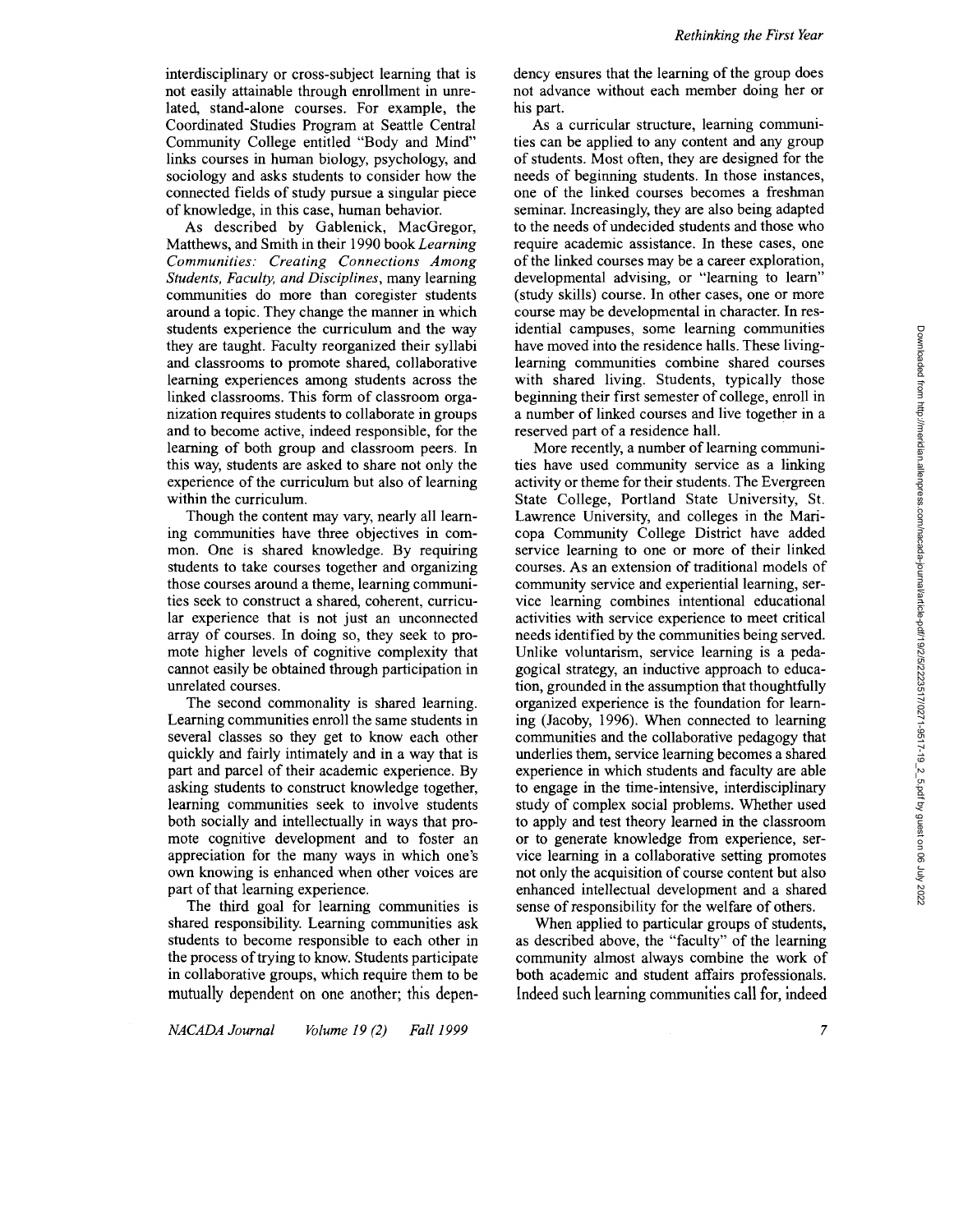require, the collaborative efforts of both parties. The student affairs staff are typically the only persons on campus who possess the skills and knowledge needed to teach some of the linked courses. For instance, in those learning communities designed for students requiring developmental assistance, the faculty may consist of an instructor for an introductory economics course and two members of a learning support center who teach developmental writing and mathematics.

To be effective, such learning communities require their faculty, that is the academic and student affairs professionals who staff the learning community, to collaborate on both the content and pedagogy of the linked courses. They must work together, as equal partners, to ensure that the linked courses provide a coherent, shared, learning experience. The wealth of knowledge that others bring to the discourse about teaching and learning is one of many benefits of a collaboration where all voices are heard. Furthermore, in leaving, at least momentarily, their respective silos, both academic and student affairs professionals discover the many contributions each makes to the student learning process.

## **Research on Learning Communities**

Research on learning communities and the collaborative pedagogy that underlies them highlights the ways they enhance student learning and persistence (Tinto, 1997; Tinto, Goodsell, & Russo, 1993). First, students in learning communities tend to form their own self-supporting groups that extend beyond the classroom. Learning community students spend more time together out of class than do students in traditional, stand-alone classes, and they do so in ways that students see as supportive. Indeed, some students at the urban community colleges saw those groups as critical to their ability to continue in college. As one older student stated, "The learning community was like a raft running the rapids of my life" (Russo, 1995).

Second, students in learning communities spend more time learning together both inside and outside the classroom. As one student observed, "Class continues even after class." By encouraging continued student interactions, learning communities enable students to bridge the divide between academic classes and the social conduct that frequently characterizes student life. Students tend to learn and make friends at the same time, and as they spend more time together learning, they learn more. This was true of both regularly admitted and provisionally admitted students who required academic assistance (Tinto, Goodsell, & Russo, 1993).

Third, participation in the learning community enhances the quality of student learning. By learning together, everyone's understanding and knowledge is, in the eyes of the participants, enriched. Several students shared the view: "Not only do you learn more, you learn better " (Tinto, 1997).

Fourth, as students learn more and see themselves as more academically and socially engaged, they persist at a substantially higher rate than do comparable students in the traditional curriculum (Tinto, Goodsell, & Russo, 1993). Their involvement with others in learning within the classroom becomes the vehicle through which attachments are made and commitments to the institution engendered.

Finally, student participants' stories highlight powerful messages about the value of collaborative learning settings in fostering what could be called "the norms of educational citizenship," which promote the notion that individual educational welfare is tied inexorably to the educational welfare and interests of other members of the educational community. Students in these programs report an increased sense of responsibility to participate in the learning experience and an awareness of their responsibility for both their learning and the learning of others (Russo, 1995).

Learning communities provide an academic structure within which collaboration among faculty and student affairs professionals is possible and is often required. In some cases, they serve as vehicles through which advising is provided to all first-year students. In other cases, they provide for the integration of academic assistance to topics learned in the linked classes. More important, they are a type of organizational reform that is rooted in the classroom, the one place students meet each other and the faculty and the one place for which faculty and student affairs professionals have responsibility. As such, they are available to all students, faculty, and staff. And unlike other retention programs that sit at the margins of student academic experience, they seek to transform that experience and thereby address the deeper roots of student retention. In effect, they take student learning and retention seriously.

#### **Rethinking the First Year of College**

How then should we restructure the first year of college? What would be the distinguishing characteristics that would best promote student persistence?

*NACADA Journal Volume* 19 *(2) Fall* 1999